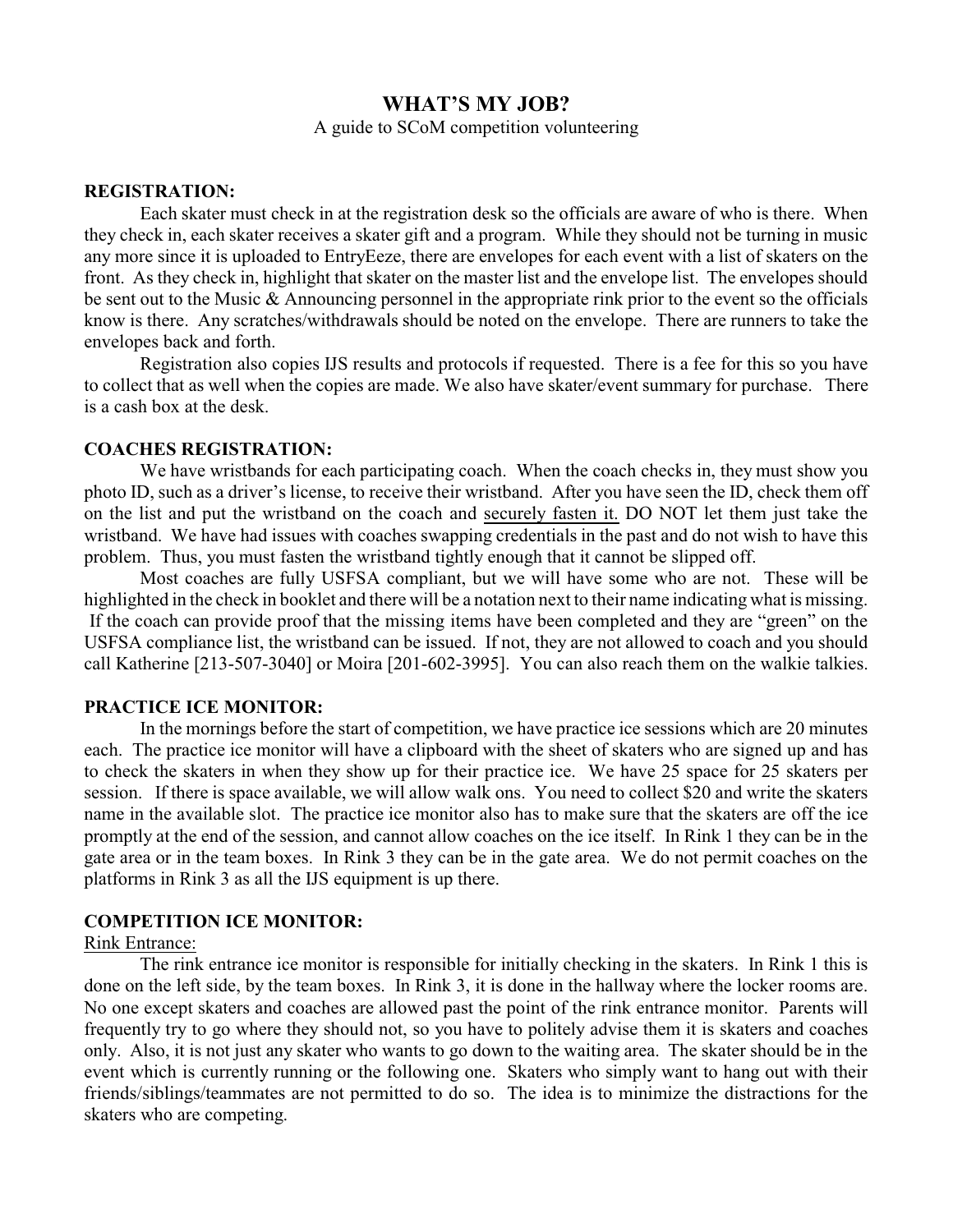### Ice Entrance:

The ice entrance ice monitor is responsible for:

- checking in skaters as they arrive at the ice entrance for the event.
- opening and closing the ice gate in between skaters. The gate MUST BE CLOSED when a competitor is on the ice.
- getting the skaters on the ice at the appropriate time for warm ups or their actual skate. With the exception of IJS events, you SHOULD NOT allow a skater onto the ice until their name is announced. Also, skaters are not permitted on for warmups until they are called. This is to allow time for the officials to be ready. Each warm up is specifically timed and if skaters get on early, it throws this off. The referee is in charge and advises the announcer when to call out the next skater or the next warm up.

We will, once again, remove some of the large glass in Rink 3 to permit coaches to stand at the boards while coaching so they do not block the gate. In Rink 1, the gate is the large Zamboni gate at the far end so during warm up, this is just left open and they can stand in it. **No coaches are permitted on the ice at any time.**

The officials may need to communicate with you so you should have your walkie talkie handy at all times.

## **RUNNER:**

Runners are assigned a specific rink and they need to make sure they remain visible and available. IJS events do not really need more than 1 person as the groups are much larger and results are not processed until the full group has skated. For 6.0 events we usually assign 2 runners. One remains in the rink while the other one runs the results. Please do not run results together; you should alternate.

Runners are responsible for collecting the judges'sheets at the end of a group and then take by them to the Accounting Room. They will then wait for the accountants to give you directions. Most likely you will get results to hand in to Registration, or they may be given a clipboard with papers for the event Referee to approve and sign. If that is the case, wait quietly until there is a break between skaters to get his or her signature. NEVER INTERRUPT WHILE THEY ARE JUDGING!

As a runner you should also be available to run the registration sheets to the music box. A good idea is to ask for them when you are dropping off results to them. Runners are a vital part in making sure the competition stays on time. You need to be 13 or older to be a runner.

## **Runners should NEVER read or share the results. The results of each event will be posted by the competition accountants**.

## **AWARDS:**

The awards at the competition are given out approximately every 1.5-2 hours. When it is time for awards, the results are available in the Accounting Room in a folder on the wall marked "Awards." You need to get the medal cart from the Judge's room, then take the results out to the medal stand and using the speaker and mike, announce the winners. We try to keep this on schedule rather than just handing them out so we know who has received them and who has not. There are a lot of requests for "can't I get my medal now, I want to leave." We try to avoid doing that. As awards are so spaced out, this is usually more than a 2 hour time slot.